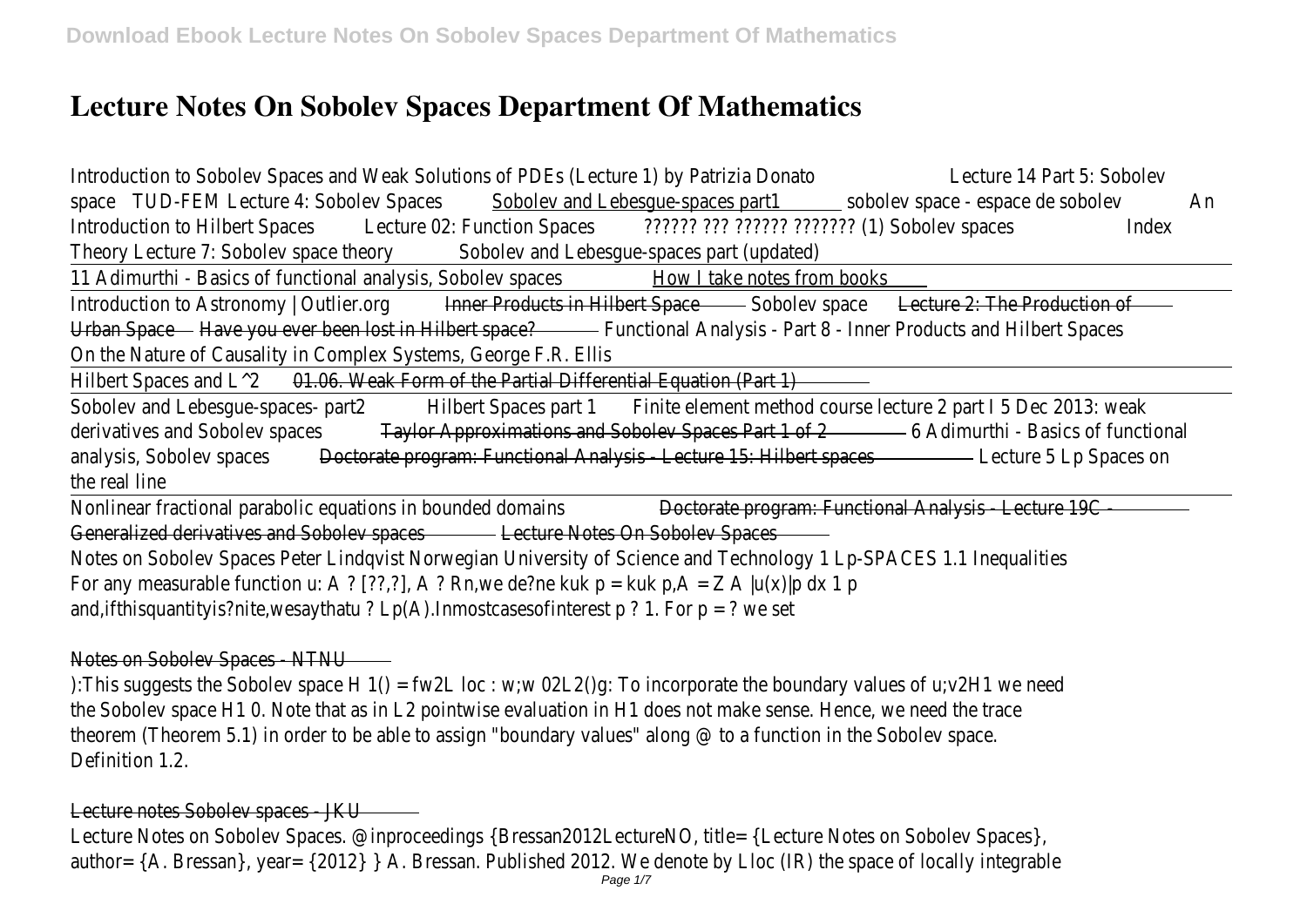functions f : IR 7? IR. These are the Lebesgue measurable functions which are integrable over every bounded interval.

## [PDF] Lecture Notes on Sobolev Spaces | Semantic Scholar

Notes on Sobolev Spaces M.T. Nair Department of Mathematics, I.I.T. Madras. January 11, 2007 1. Generalized Functions or Distributions 1.1. Basic notations: N 0:= N[f0q; For m2N, x=  $(x 1,x 2,...,x m) 2Rm$ , =  $(1, 2,..., m) 2N 0$ ,  $|x| = q x2 1 + x2 2$ + :::+ x2 m; j j:= 1 + 2 + :::+ m; x := x 1 1 x 2 2:::x m m; D := @ @x 1 1 @ @x 2 2 @ @x m m = @ j @x 1@x 2:::@x m: For k2N

## Notes on Sobolev Spaces

Lebesgue spaces, because for p 1, it decays too slowly at in?nity, while for p 1, it blows up too fast at the origin. The localised spaces allows one to distinguish divergences at the boundary of , and singularities in the interior of . Also note that the local Lebesgue spaces are not normed spaces. Proposition 1. (1) Lq() ˆLp() if q pand j j<1; (2) Lp

## LECTURE NOTES ON SOBOLEV SPACES FOR CAMBRIDGE CENTRE FOR ...

Lecture Notes on Sobolev Spaces | Crni Gorac - Academia.edu Academia.edu is a platform for academics to share research papers.

Lecture Notes on Sobolev Spaces | Crni Gorac - Academia.edu

LetVbe a linear space over R. With the obvious substitutions, you can also do over C A norm  $\lvert \cdot \rvert$  onVassigns to elements ofVnonnegative real numbers, such that forv,w?V: (1) |v|?0, with equality i?v=0; (2) |sv|=|s| |v|, for any scalars?R; (3)  $|v+w|$ ? $|v|+|w|$  (triangle ineg.) The pair  $(V,|\cdot|)$  is called anormed linear space.

# LECTURE NOTES ON SOBOLEV SPACES FOR CCA - EPFL

436 BRUCE K. DRIVER† 23. Sobolev Spaces De?nition 23.1. For p?[1,?],k?N and ?an open subset of Rd,let Wk,p loc  $(?):=\{f?Lp(?):??f?Lp loc (?)$  (weakly) for all  $]?\;?R\}$ 

## Sobolev Spaces - UCSD Mathematics | Home

De?nition 1.3. The space lp, called "little Lp", will be useful when we introduce Sobolev spaces on the torus and the Fourier series. For 1 ? p<?, we set  $lp = (\{x \ n\} \ n?Z \mid X? \ n=?? \mid x \ n|p)</math, where Z denotes the integers. 1.3 Basic inequalities$ Convexity is fundamental to Lpspaces for p?  $[1,2)$ . Lemma 1.4. For ??  $(0,1)$ , x??  $(1??)+?x$ .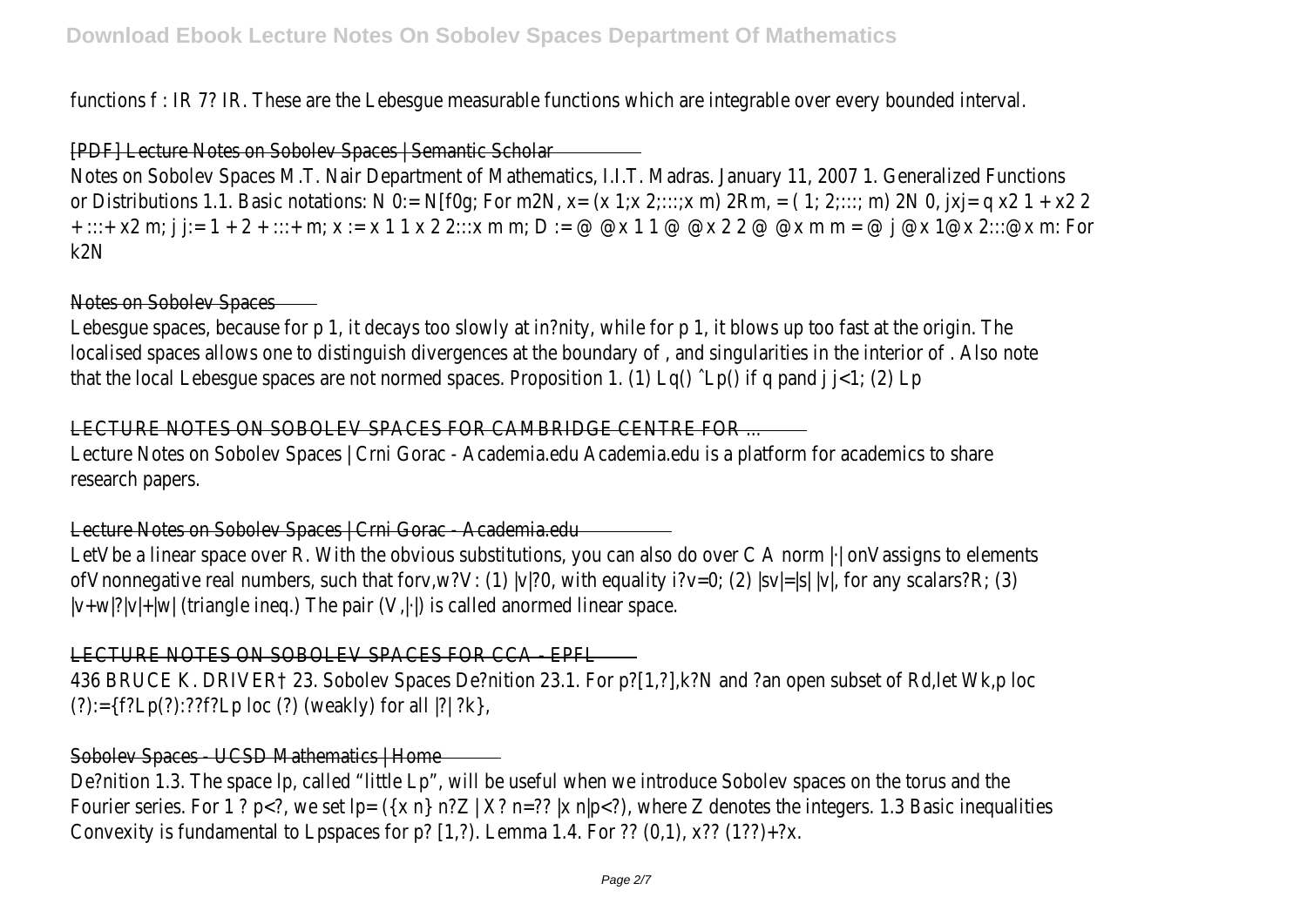MAT201C Lecture Notes: Introduction to Sobolev Spaces

Thus this self-contained monograph collecting all the basic properties of variable exponent Lebesgue and Sobolev spaces is timely and provides a much-needed accessible reference work utilizing consistent notation and terminology. Many results are also provided with new and improved proofs.

Lebesque and Sobolev Spaces with Variable Exponents | Lars ...

Lecture Notes Assignments Download Course Materials; The lecture notes were prepared by two former students in the class. Zuoqin Wang prepared lecture notes 0 through 11 in LaTeX, and Yanir Rubinstein prepared lectures 12 through 24 in TeX. ... Sobolev Spaces : 18: Sobolev Imbedding Theorem p < n Morrey's Inequality : 19:

Lecture Notes | Differential Analysis | Mathematics | MIT ...

Sobolev Embedding Theorem. Let ? a bounded domain in Rn, and 1 ?  $p < ?$ . W1,p 0(?) ? L. np n?p(?),  $p < n$  CO,?(?),? = 1?n  $p, p > n$ , i.e in particular ? CO(?). Furthermore, those embeddings are continuous in the following sense: there exists  $C(n,p,?)$  such that for u ? W1,p  $O(?)$  ||u||. L.

Lecture 18 - MIT OpenCourseWare

Get Free Lecture Notes On Sobolev Spaces Department Of Mathematics SPACES 1.1 Inequalities For any measurable function u: A ? [??,?], A ? Rn, we de?ne kuk p = kuk p, A = Z A |u(x)|p dx 1 p and, if this quantity is?nite, we say that u ? Lp(A).Inmostcasesofinterest p ? 1.

Lecture Notes On Sobolev Spaces Department Of Mathematics

An Introduction to Sobolev Spaces and Interpolation Spaces. Appears parallel to the conference in honour of Luc Tartar on the occasion of his 60th birthday held in Paris, July 2-6, 2007 at the CMAP of the Ecole Polytechnique. During his long career, Luc Tartar had not written a book until 2006 when the new series Lecture Notes of the Unione Matematica Italiana started publication.

An Introduction to Sobolev Spaces and Interpolation Spaces ...

Sobolev spaces and Sobolev embeddings De nition 1.1. The homogeneous Sobolev space H\_s(Rn) is the completion of C1 c(Rn) under the norm kfk. H\_s:= kj?j. sf^(?)k. L2(Rn): (1.1) Similarly, the inhomogeneous Sobolev space Hs(Rn) is the completion of C1 c(Rn) under the norm kfk. Hs:= kh?isf^(?)k. L2(Rn); (1.2) where h?i= p j?j2+ 1.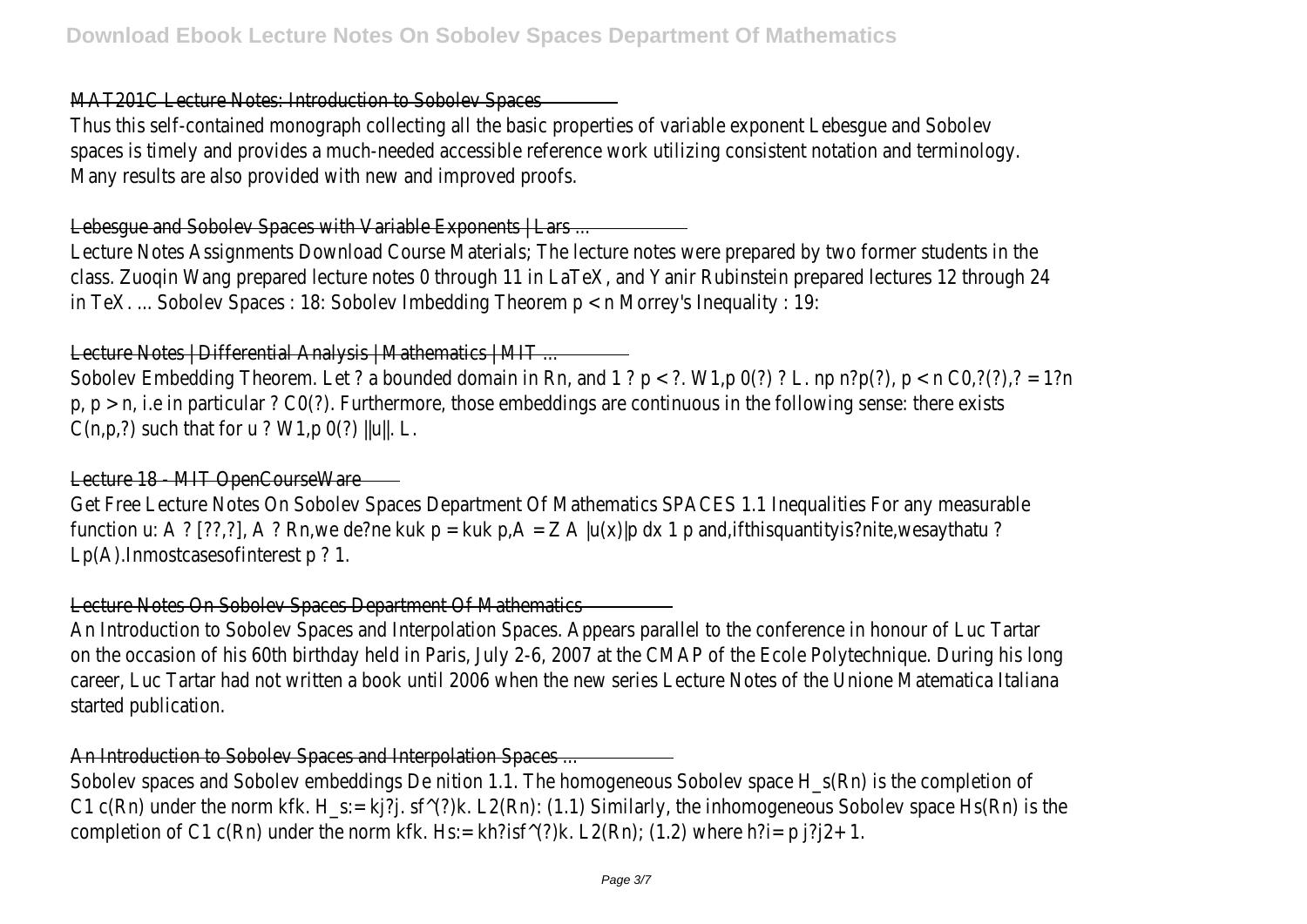ADVANCED PDE II - LECTURE 5 (PART 1)

Thus this self-contained monograph collecting all the basic properties of variable exponent Lebesgue and Sobolev spaces is timely and provides a much-needed accessible reference work utilizing consistent notation and terminology. Many results are also provided with new and improved proofs.

Introduction to Sobolev Spaces and Weak Solutions of PDEs (Lecture 1) by Patrizia Donato Lecture 14 Part 5: Sobolev space TUD-FEM Lecture 4: Sobolev Spaces Sobolev and Lebesgue-spaces part1 sobolev space - espace de sobolev An Introduction to Hilbert Spaces Lecture 02: Function Spaces ??????? ??? ??????? (1) Sobolev spaces Index Theory Lecture 7: Sobolev space theory Sobolev and Lebesgue-spaces part (updated) 11 Adimurthi - Basics of functional analysis, Sobolev spaces How I take notes from books Introduction to Astronomy | Outlier.org **Inner Products in Hilbert Space** Sobolev space Lecture 2: The Production of Urban Space Have you ever been lost in Hilbert space? Functional Analysis - Part 8 - Inner Products and Hilbert Spaces On the Nature of Causality in Complex Systems, George F.R. Ellis Hilbert Spaces and  $\lfloor$   $\wedge$  2 01.06. Weak Form of the Partial Differential Equation (Part 1) Sobolev and Lebesque-spaces- part2 Hilbert Spaces part 1 Finite element method course lecture 2 part I 5 Dec 2013: weak derivatives and Sobolev spaces Taylor Approximations and Sobolev Spaces Part 1 of 2 6 Adimurthi - Basics of functional analysis, Sobolev spaces Doctorate program: Functional Analysis - Lecture 15: Hilbert spaces Lecture 5 Lp Spaces on the real line Nonlinear fractional parabolic equations in bounded domains Doctorate program: Functional Analysis - Lecture 19C Generalized derivatives and Sobolev spaces Lecture Notes On Sobolev Spaces Notes on Sobolev Spaces Peter Lindqvist Norwegian University of Science and Technology 1 Lp-SPACES 1.1 Inequalities For any measurable function u: A ? [??,?], A ? Rn, we de?ne kuk  $p = kuk p$ , A = Z A |u(x)|p dx 1 p and, if this quantity is?nite, we say that  $u$  ? Lp(A). In most cases of interest p ? 1. For p = ? we set

# Notes on Sobolev Spaces - NTNU

):This suggests the Sobolev space H 1() = fw2L loc : w;w 02L2()g: To incorporate the boundary values of u;v2H1 we need the Sobolev space H1 0. Note that as in L2 pointwise evaluation in H1 does not make sense. Hence, we need the trace theorem (Theorem 5.1) in order to be able to assign "boundary values" along @ to a function in the Sobolev space. Definition 1.2.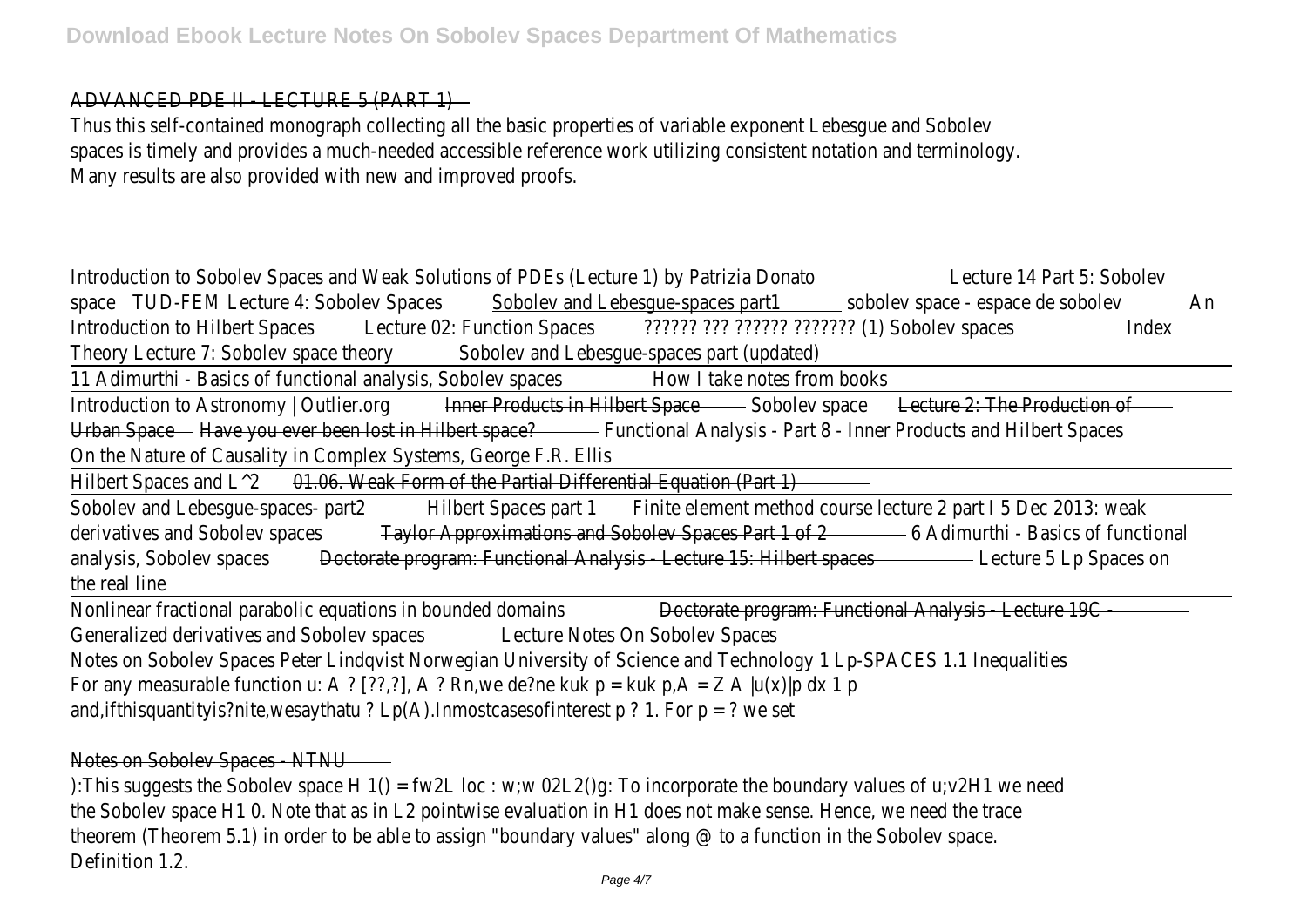#### Lecture notes Sobolev spaces - JKU

Lecture Notes on Sobolev Spaces. @inproceedings {Bressan2012LectureNO, title= {Lecture Notes on Sobolev Spaces}, author= {A. Bressan}, year= {2012} } A. Bressan. Published 2012. We denote by Lloc (IR) the space of locally integrable functions f : IR 7? IR. These are the Lebesgue measurable functions which are integrable over every bounded interval.

## [PDF] Lecture Notes on Sobolev Spaces | Semantic Scholar

Notes on Sobolev Spaces M.T. Nair Department of Mathematics, I.I.T. Madras. January 11, 2007 1. Generalized Functions or Distributions 1.1. Basic notations: N 0:= N[f0g; For m2N, x=  $(x 1,x 2,...,x m) 2Rm$ , =  $(1, 2,..., m) 2N 0$ ,  $|x| = q x2 1 + x2 2$ + :::+ x2 m; j j:= 1 + 2 + :::+ m; x := x 1 1 x 2 2:::x m m; D := @ @x 1 1 @ @x 2 2 @ @x m m = @ j @x 1@x 2:::@x m: For k2N

#### Notes on Sobolev Spaces

Lebesgue spaces, because for p 1, it decays too slowly at in?nity, while for p 1, it blows up too fast at the origin. The localised spaces allows one to distinguish divergences at the boundary of , and singularities in the interior of . Also note that the local Lebesgue spaces are not normed spaces. Proposition 1. (1) Lq()  $\cap$  Lp() if q pand j  $\in$ 1; (2) Lp

LECTURE NOTES ON SOBOLEV SPACES FOR CAMBRIDGE CENTRE FOR ...

Lecture Notes on Sobolev Spaces | Crni Gorac - Academia.edu Academia.edu is a platform for academics to share research papers.

## Lecture Notes on Sobolev Spaces | Crni Gorac - Academia.edu

LetVbe a linear space over R. With the obvious substitutions, you can also do over C A norm  $|\cdot|$  onVassigns to elements ofVnonnegative real numbers, such that forv,w?V: (1) |v|?0, with equality i?v=0; (2) |sv|=|s| |v|, for any scalars?R; (3)  $|v+w|$ ? $|v|+|w|$  (triangle ineg.) The pair  $(V,|\cdot|)$  is called anormed linear space.

## LECTURE NOTES ON SOBOLEV SPACES FOR CCA - EPFL

436 BRUCE K. DRIVER† 23. Sobolev Spaces De?nition 23.1. For p?[1,?],k?N and ?an open subset of Rd,let Wk,p loc (?):={f?Lp(?):??f?Lp loc (?) (weakly) for all |?| ?k},

Sobolev Spaces - UCSD Mathematics | Home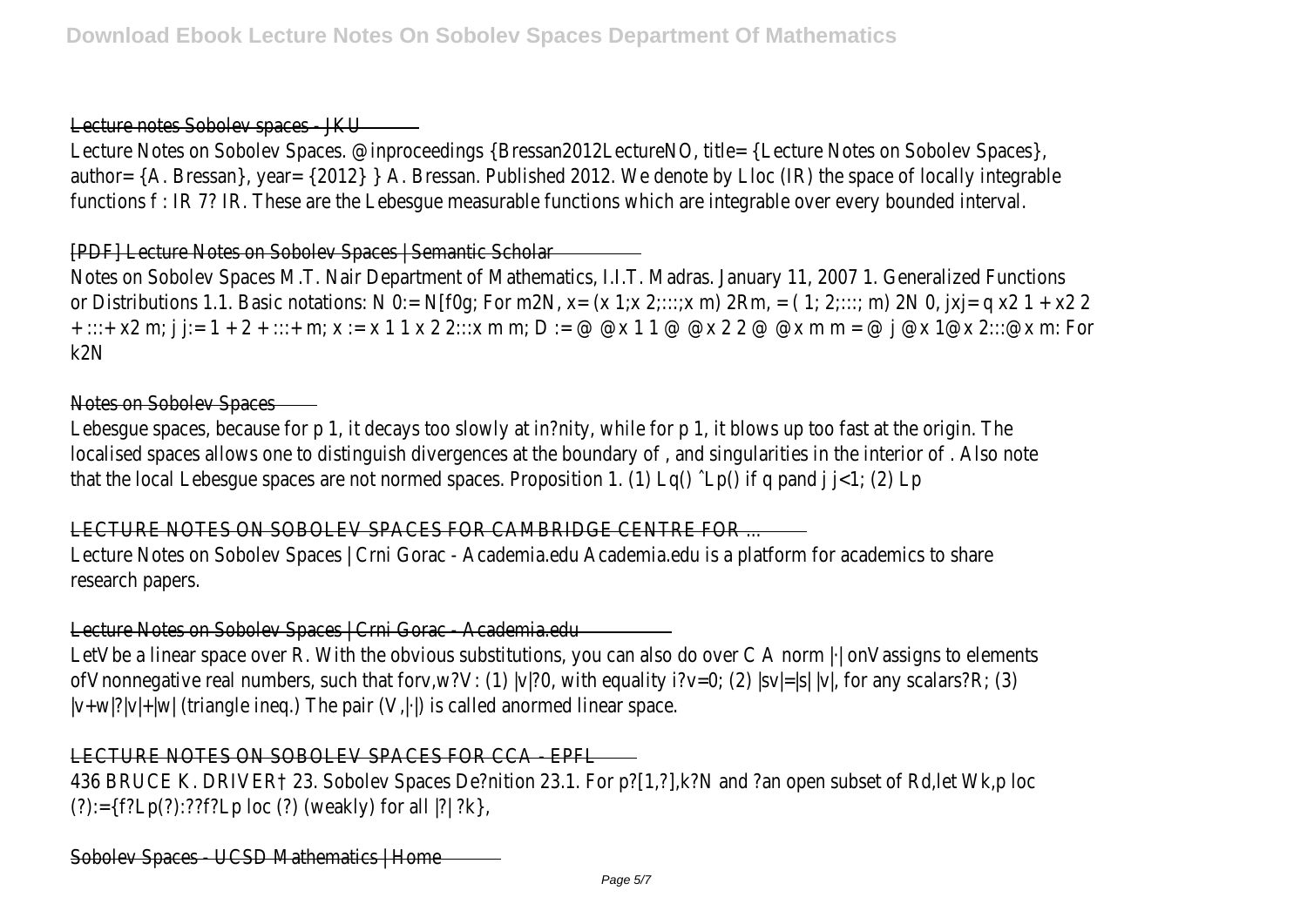De?nition 1.3. The space lp, called "little Lp", will be useful when we introduce Sobolev spaces on the torus and the Fourier series. For 1 ? p<?, we set  $|p= (\{x \ n\} \ n?Z | X? \ n=?? |x \ n|p)</math, where Z denotes the integers. 1.3 Basic inequalities$ Convexity is fundamental to Lpspaces for p? [1,?). Lemma 1.4. For ?? (0,1),  $x$ ?? (1??)+?x.

MAT201C Lecture Notes: Introduction to Sobolev Spaces

Thus this self-contained monograph collecting all the basic properties of variable exponent Lebesgue and Sobolev spaces is timely and provides a much-needed accessible reference work utilizing consistent notation and terminology. Many results are also provided with new and improved proofs.

Lebesgue and Sobolev Spaces with Variable Exponents | Lars ...

Lecture Notes Assignments Download Course Materials; The lecture notes were prepared by two former students in the class. Zuoqin Wang prepared lecture notes 0 through 11 in LaTeX, and Yanir Rubinstein prepared lectures 12 through 24 in TeX. ... Sobolev Spaces : 18: Sobolev Imbedding Theorem p < n Morrey's Inequality : 19:

Lecture Notes | Differential Analysis | Mathematics | MIT ...

Sobolev Embedding Theorem. Let ? a bounded domain in Rn, and 1 ?  $p < ?$ . W1,p 0(?) ? L. np n?p(?),  $p < n$  CO,?(?),? = 1?n  $p, p > n$ , i.e in particular ? CO(?). Furthermore, those embeddings are continuous in the following sense: there exists  $C(n,p,?)$  such that for u ? W1,p  $O(?)$  ||u||. L.

Lecture 18 - MIT OpenCourseWare

Get Free Lecture Notes On Sobolev Spaces Department Of Mathematics SPACES 1.1 Inequalities For any measurable function u: A ? [??,?], A ? Rn,we de?ne kuk p = kuk p,A = Z A |u(x)|p dx 1 p and,ifthisquantityis?nite,wesaythatu ? Lp(A).Inmostcasesofinterest p ? 1.

Lecture Notes On Sobolev Spaces Department Of Mathematics

An Introduction to Sobolev Spaces and Interpolation Spaces. Appears parallel to the conference in honour of Luc Tartar on the occasion of his 60th birthday held in Paris, July 2-6, 2007 at the CMAP of the Ecole Polytechnique. During his long career, Luc Tartar had not written a book until 2006 when the new series Lecture Notes of the Unione Matematica Italiana started publication.

An Introduction to Sobolev Spaces and Interpolation Spaces